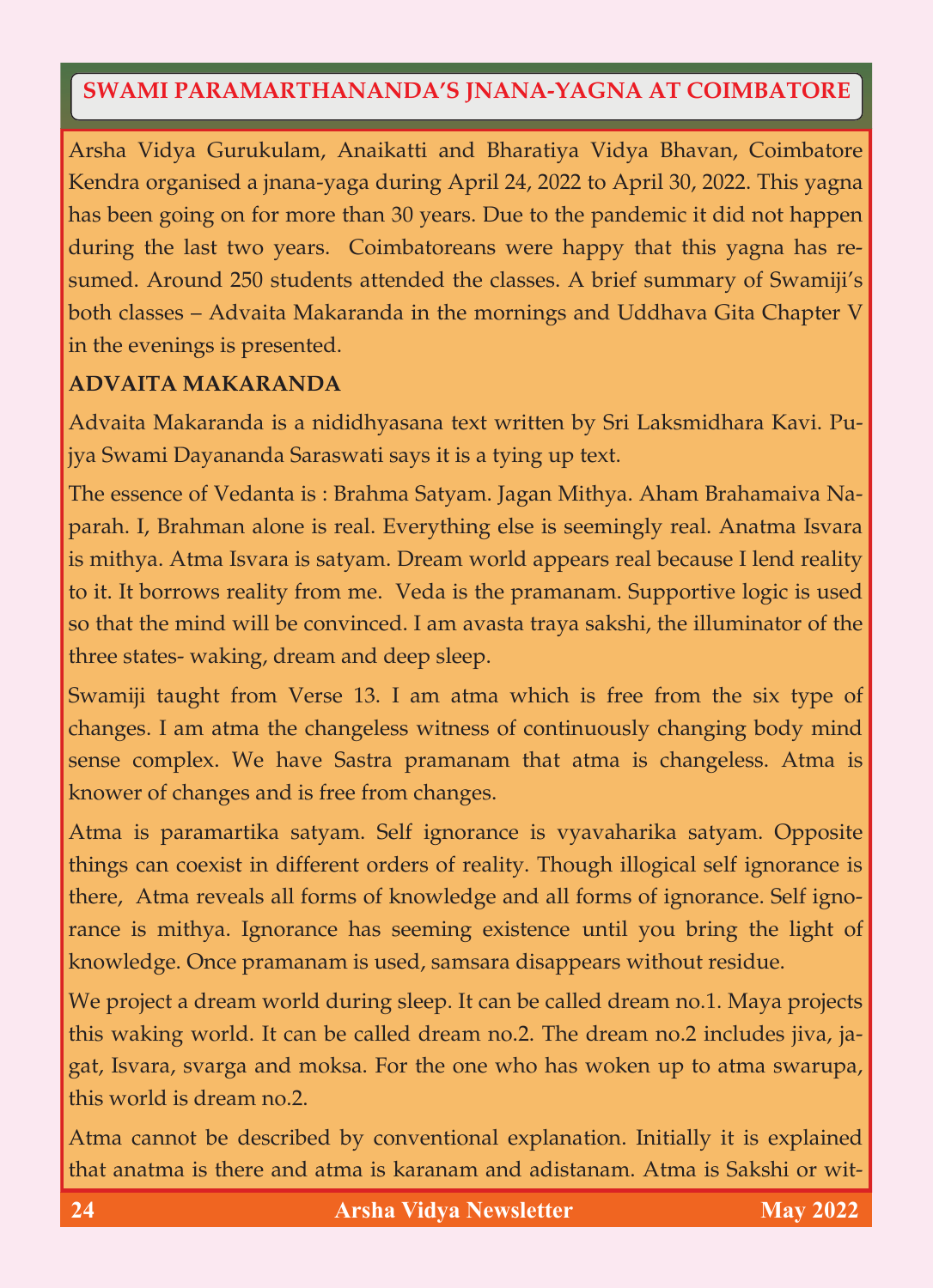ness consciousness. Later anatma is negated. Then Sakshi status of atma is also negated.

Atma is existence, consciousness and happiness. But they are not attributes of atma. They are the nature of atma. Svarupa jnanam is consciousness. Vritti jnanam is knowledge.

Svarupa sukam or bimba ananda or happiness is my nature. It is non experience able happiness. It is limitlessness. Vritti sukam or vritti pradi bimba ananda or visaya sukam or kosa ananda is temporarily experience able happiness. A thing unconditionally loved by all is self. A thing unconditionally loved by all is happiness. Therefore atma or self is happiness. Happiness is my very nature.

'Tat Tvam Asi' maha vakya reveals the identity of I and Brahman. By bhaga-tyaga -laksana, the incidental aspect of attribute is given up. The common aspect of consciousness is retained. I am that consciousness where maya created divisions of jiva, jagat, Isvara are not there.

May the Advaita Makaranda (honey) of the Laksmidhara kavi be drunk by the bees in the form of qualified Vedanta students.

## **UDDHAVA GITA CHAPTER V**

Lord Krishna told Uddhava that the seeker should perform duties as prescribed by the Sastra as per his varna, ashrama and kula. The seeker should surrender to the Lord. One should initially perform his duty with karma yoga attitude. He should accept the result as Isvara prasada. Later he should see the entire universe as viswa rupa of Isvara and see that the result itself as Isvara. He should have a un -pre-occupied mind. That is possible through PORT (Possession, Obligatory duties, Relationship and Transaction) reduction.

The benefit of karma yoga is a non reacting mind. Such a mind is a learning mind. When there is a materialistic approach to life, all the efforts will become counterproductive.

One should reduce materialistic actions and religious activities done for the sake of achieving materialistic desires. One should avoid prohibited actions. One should know the limitations of worldly desires. One should do nitya naimittika karma or panca maya yagna. One should do actions with Isvara arpana buddhi and accept results with prasada buddhi. One should follow the Sastric do's. One